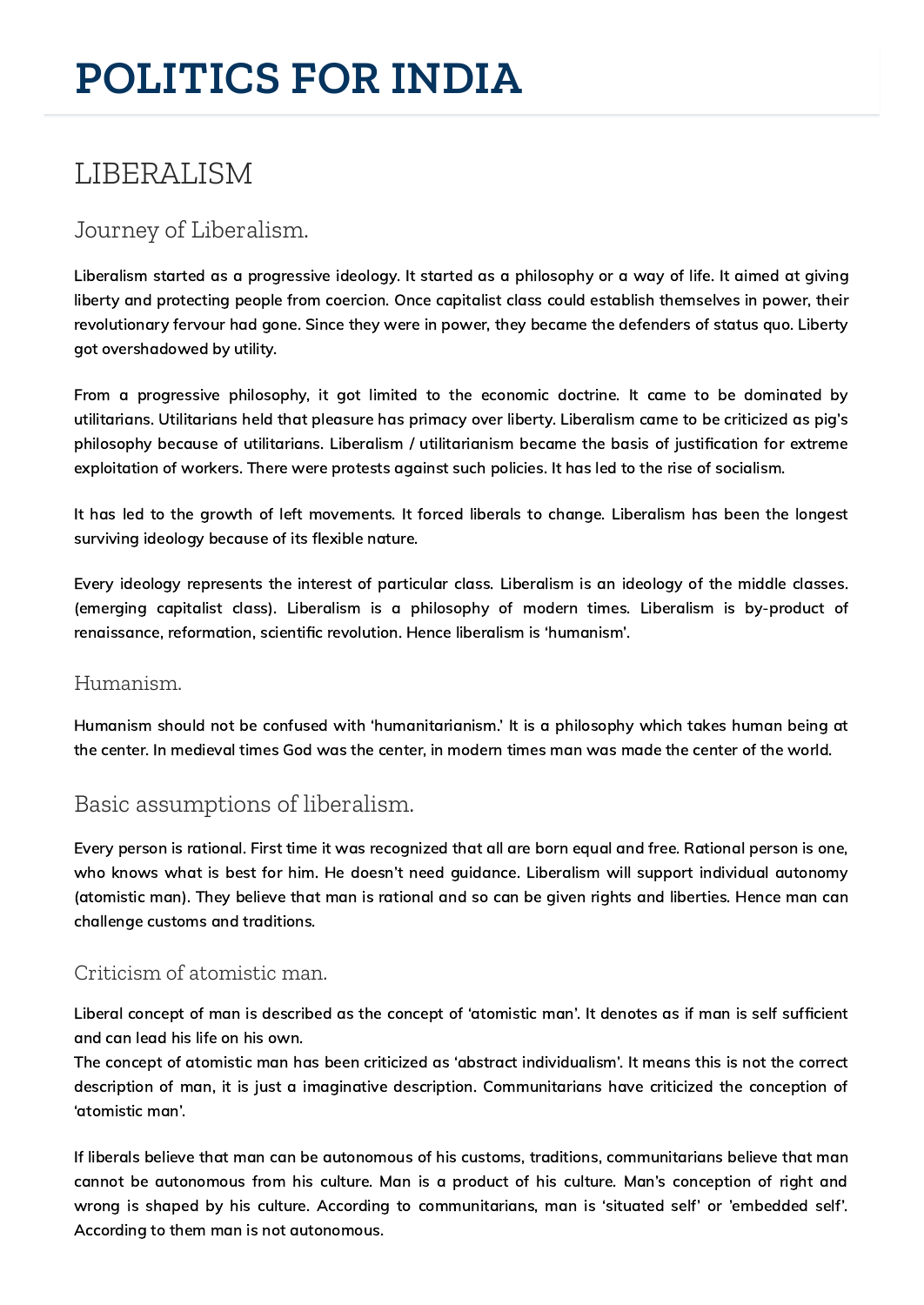The debate of atomistic man vs embedded man / situated self can also be seen in the debate between human rights discourse and the discourse of Asian values. For liberals, man is capable of protecting his own interest.

## Concept of equality

Liberals were the first to talk about equality. Equality is a modern value. In liberalism we find following concepts of equality.

1] Moral – Since all of us are children of God, all are equal in moral sense. All deserve equal respect. Thus for liberals, people are equal in terms of dignity. They believe in equality before law, rule of law (constitutionalism), no arbitrary rule. Equality before law was demanded by the emerging capitalist class. (Middle class vis-a-vis the elite class, prince or feudal lords)

2] Equality of opportunity. In medieval times, only elites, princes and lords could own property. The basis of property was hereditary. Hence the middle classes demanded equality of opportunity to own property. Liberals talk about equality of opportunity, which means they reject the restrictions prevalent in medieval times. In medieval times, birth determined person's status. Now, ability or merit will determine. They only give equality of opportunity, they do not give equality of outcomes. Equality of outcomes is a socialist concept. Means all will get equal pay.

3] Liberals concept is proportionate equality. Socialists concept is absolute equality. Socialists call liberal concept as formal, procedural whereas socialist call their concept as substantive. Socialist demand making people equal in social and economic sense and not just in moral sense or in terms of dignity.

## 1] Classical Liberalism

## Classical liberal view of society.

They do not give importance to the society. Man is prior to whole/society. According to them, society is a marketplace where people go to fulfil their interest. This conception of society is called 'market model of society'. This view is opposed by idealist, socialist, communitarians.

Liberal view of society is also called as 'aggregative' view of society as found in Bentham. It means society is nothing more than sum of individuals. There is nothing called collective good.

**Criticism** – The aggregative view is opposed by idealist, socialist, communitarians who give the organic view of society. Organic view means whole is more than collection of parts. e.g. according to Rousseau general will is more than sum of wills of all.

### Classical liberal view on State.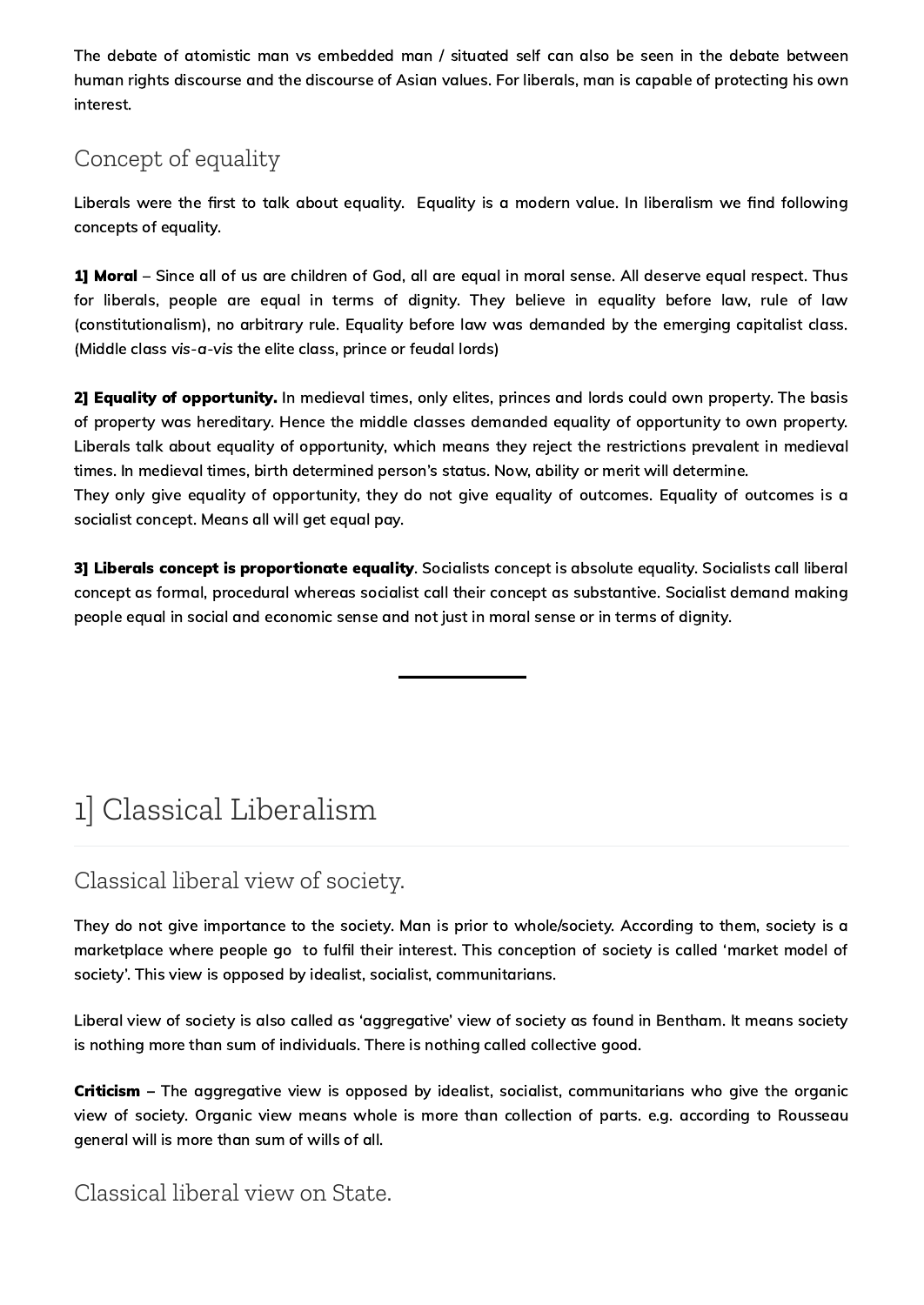They believe that State is 'necessary evil'. Why evil? Because it limits liberty. Why necessary? Because man has self-interest and this may create lawlessness. Hence they support minimal state. Means state just provides law and order. We can call it as a police state or 'night watchman state'.

According to Thomas Jefferson, that state governs the best, which governs the least. For liberals, state is not natural, it is product of contract. This view of state is called mechanistic view opposite to organic view. Idealists view of state is organic.

## Social Policy / Public Policy.

Herbert Spencer gave the concept of 'survival of the fittest'. In the words of Summer,

Drunkard in the gutter is where he ought to be. William G Summer

Economic Policy.

It is the theory of laissez faire state. Means free market economy. Adam Smith gave this concept. State should not intervene in economy because there is a invisible hand. The market forces based on demand and supply is the most effective and efficient allocation.

#### Liberty.

Liberty can be understood in two sense. 1. Absence of external interference or resistance. 2. Capacity. For classical liberals, liberty has no link with capacity. Liberty is just the absence of coercion or interference. This concept of liberty later on came to be known as negative liberty.

## 2] Modern Liberalism / Positive liberalism / Theory of welfare state.

Positive liberalism was result of rise of workers movement in the west. To protect capitalism, ruling class changed its nature. We see the beginning of transition in the ideas of J. S. Mill. which also makes Mill inconsistent. Mill changed liberalism by bringing idealism. Idealism assumes that man is social by nature. It rejects the concept of atomistic man. It takes organic view of society.

Since man is by nature a social animal, man cannot live without society. Hence man should recognize contribution of society and should pay back to society. They reject the conception of possessive individualism e.g. Aristotle suggests private ownership but common use.

Concept of state – organic view. If for liberals, state is 'necessary evil', for idealists it is 'source of virtue.' e.g. "According to Aristotle state comes into existence for sake of life and continues for the sake of good life."

## Story of evolution of idealism.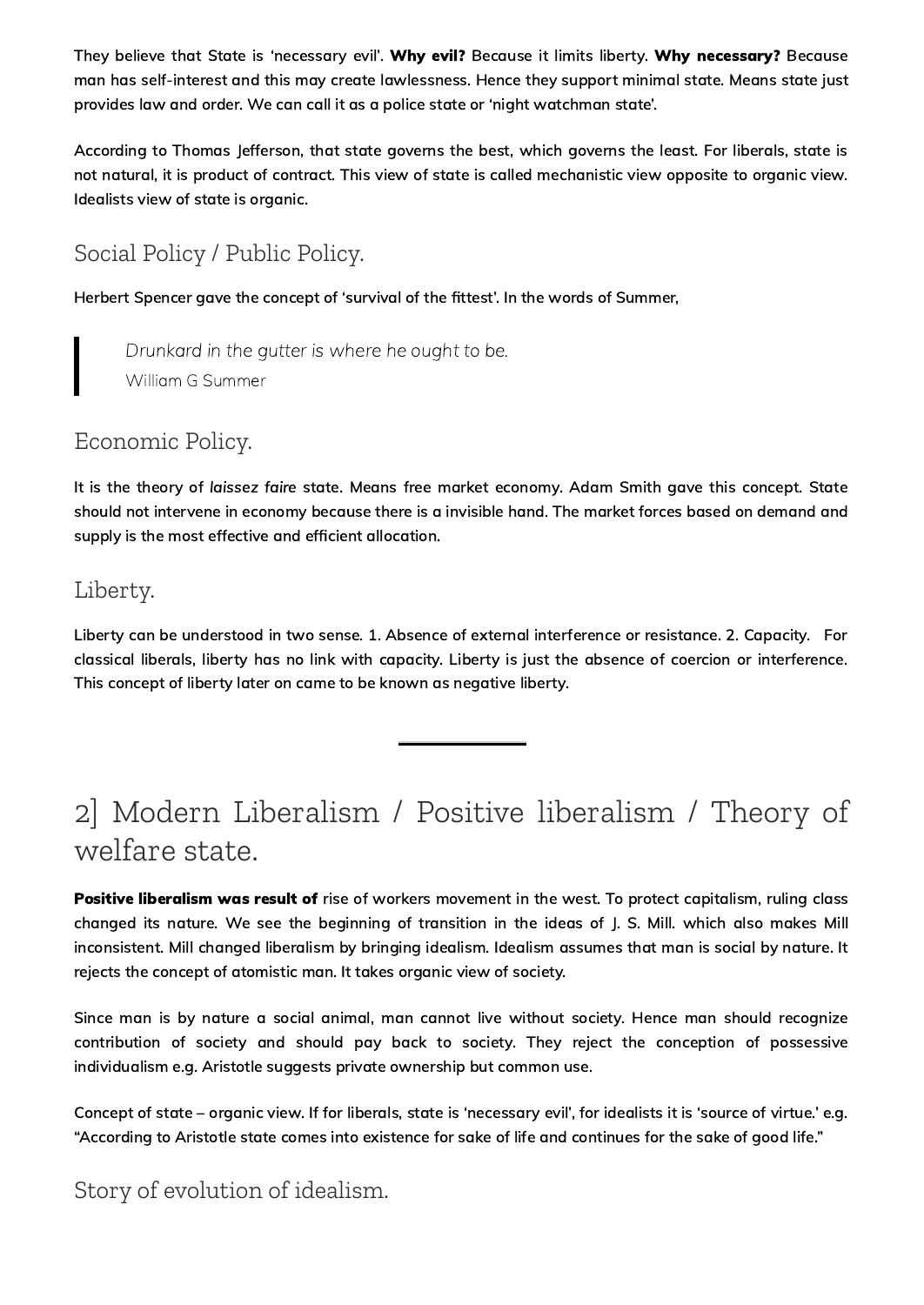Idealism originated in ancient Greece. It re-emerged in modern times. In modern times, it develops into two traditions.

#### 1] Hegelian tradition.

State is important. It stretches to Fascism. Plato is known as forerunner of Fascism. In Plato there is complete denial of human right and absolute power to the state



#### 2] Kant's tradition.

Kant has given importance to society. He gave importance to social / moral nature of man. Kant has given the concept of human dignity. According to him, since all men are humans, all are rational and all deserve to be treated with respect. As a human, it is a categorical imperative to respect human dignity. "Each man is end in itself, no one ought to be treated as the means for the other." His principle is that if we are humans, we have resources, it will go against human dignity if we let other persons die of hunger.

Kant has inspired a group of idealist known as oxford idealists, or British school of idealism, represented by T H Green, Bradley, Bosanquet.

#### Basic assumptions of Positive Liberals.

#### On human nature

According to classical liberals, man is individualistic by nature. But according to modern liberals, man is social / moral by nature. They take the progressive or the developmental view of human nature.

#### Society

For classical liberals, society is aggregate of individual interest, they believe in the market view of society. According to positive liberals, society is natural, we cannot deny the existence of common good.

#### **State**

For classical liberals, state is a necessary evil, for positive liberals, state is a source of virtue.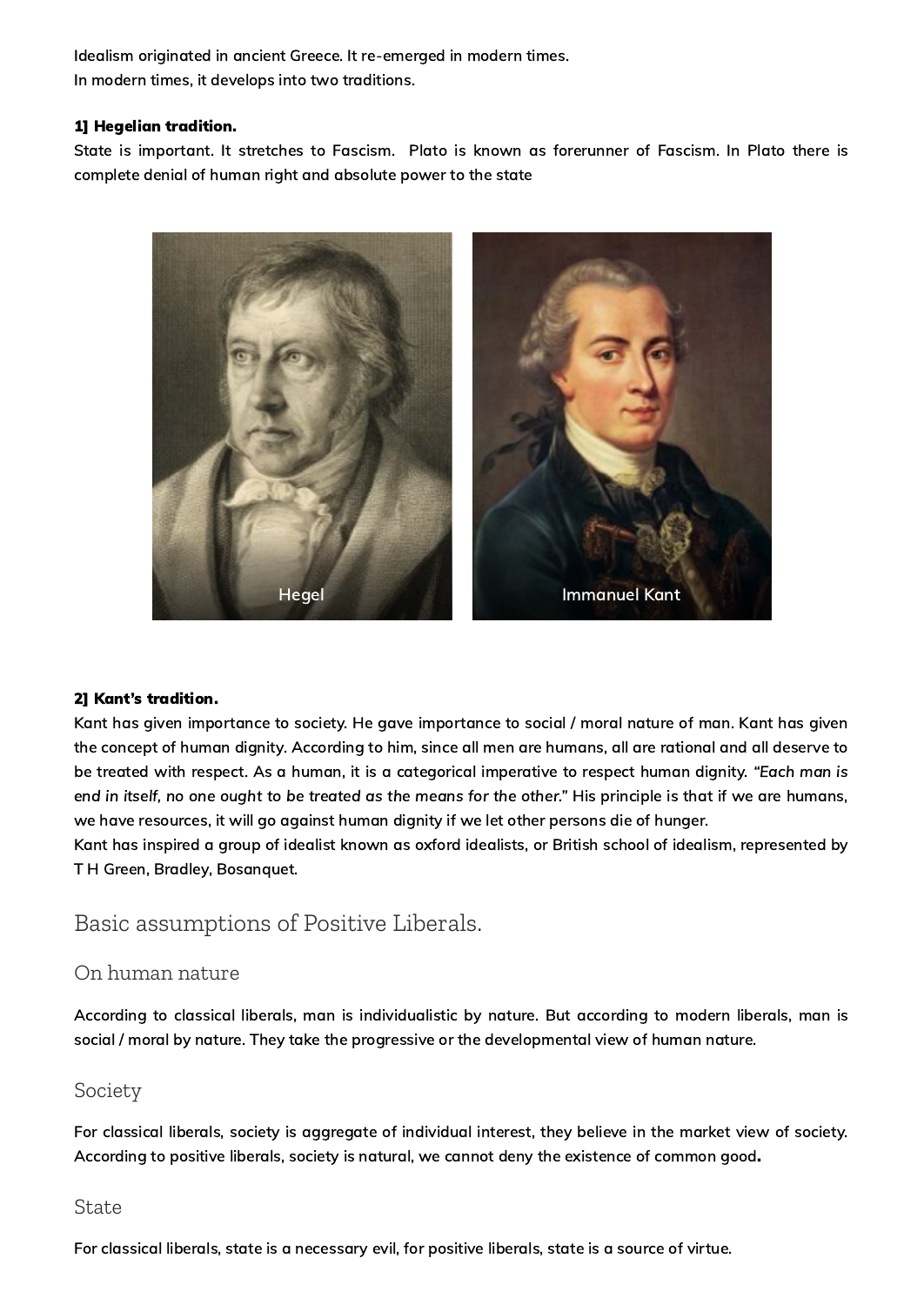#### On liberty

They redefine liberty in terms of capacity. Thus liberty is not just the absence of external impediments to motion, liberty is also the absence of internal impediments to motion.

#### Equality

Like Classical liberals, they also believe in equality before law and equality of opportunity. However they accept that there is no level playing field in the society so there is need for affirmative action or positive discrimination in favor of weaker sections. This will make 'fair' equality of opportunity.

#### Social Policy

According to classical liberals, the only function of the state is to provide security. (Police function). According to positive liberals, state has to provide both – physical security as well as social security. (Welfare functions).

## Modern liberal Scholars

## 1] T.H. Green



Philosophical orientation of modern liberalism are in the works of T.H. Green. He redefined the concept of liberty. He defined liberty in terms of capacity. In the words of T.H. Green, "Liberty consists of capacity of doing something, which is worth doing." He also says that liberty is "Capacity of doing something which is as per the law of our being." This concept of liberty came to be called as positive liberty and the classical concept came to be recognized as negative liberty.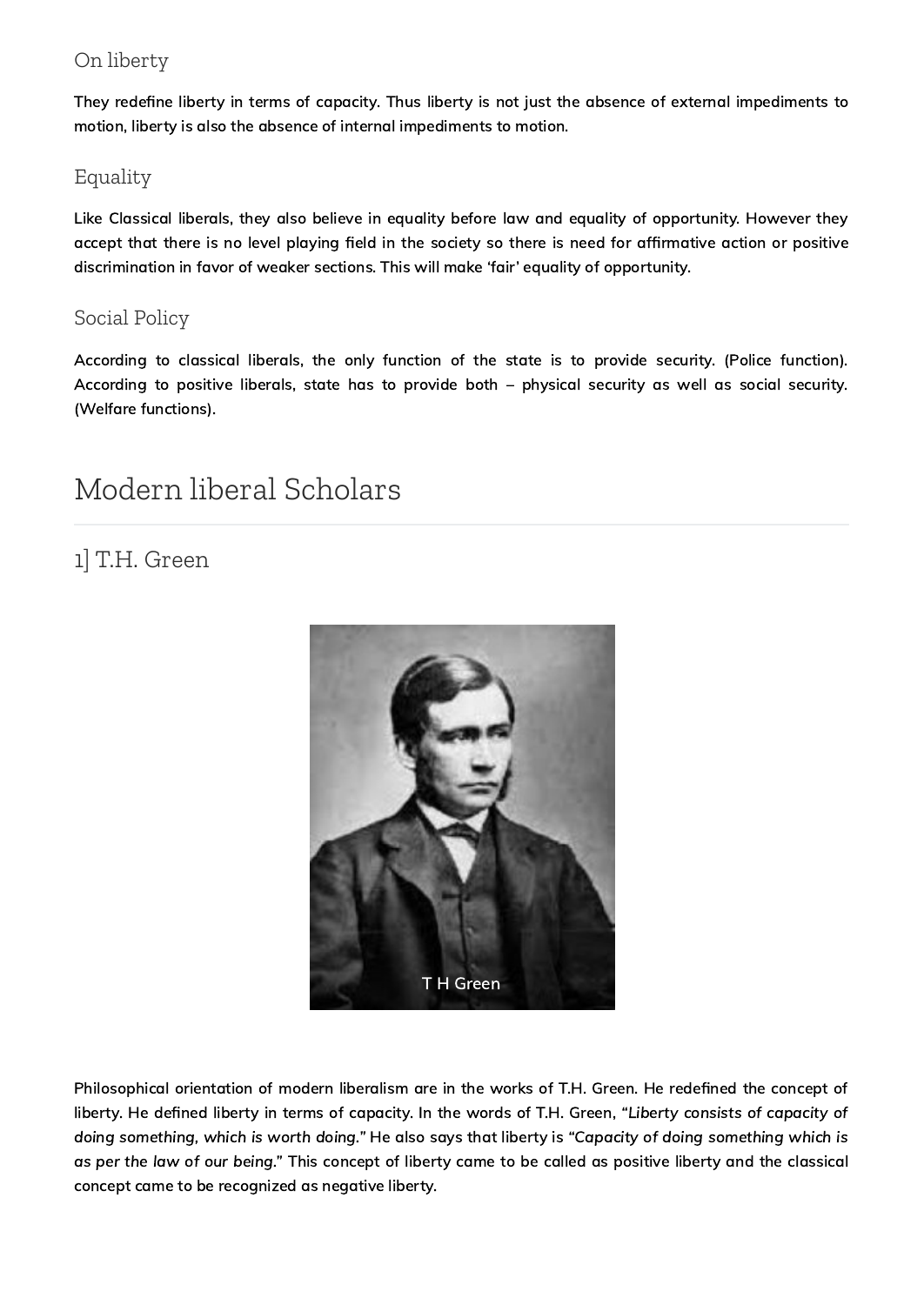'Worth doing' – liberty means freedom to do what one wants to do but not at the cost of human dignity. 'Law of our being': it means the law of human beings. We are humans and not animals. Hence our actions should be such which are appropriate for humans.

### Prominent statements of T H Green

#### *"Human consciousness postulates liberty, liberty involves rights, rights demand state."*

In this statement, we understand / we can see the complete philosophy of positive liberalism. Its concept of human rights. Its concept of society and state.

Significance: Political thought is about the relationship between individual, society and state. The above three statements of T.H. Green sum up the entire philosophy of positive liberalism. In the firsts statement, T.H. Green gives view of human nature from the perspective of modern liberalism. Like all liberals, T.H. Green also believed that liberty is the core value of liberalism. If we are born as humans, it is natural for us to desire liberty. Thus neither equality (social and economic) nor utility can take the center stage.

#### *"Liberty involves rights."*

In this statement, he has explained the conception of society and the link between individual liberties and society. Positive liberals highlight the importance of society. Society is important because until and unless society gives recognition to our liberties, convert it into rights, we cannot enjoy liberty.

#### *"Rights demand state"*

This statement explains positive liberals view on state. State is not a evil, state is a source of virtue. State is a protector of rights. According to T.H. Green, state 'hinder' the hindrances that come in the path of liberty. Thus state removes the obstacles internal / external, which come in the path of man's enjoyment of liberty. Thus positive liberals try to establish a more harmonious relationship between man, society and state.

#### *"Will, not force is the basis of the state."*

Above statement comes from Green's book "PRINCIPLES OF POLITICAL OBLIGATION." Political obligation explains the reason as to why man should feel obliged towards the state. Political theorists since the time of Plato are explaining the principles of political obligation.

In political theory, we see two extremes. 1] Socratic tradition (Idealism) which shows absolute obedience towards the state. 2] Marxist and anarchist who do not support the obligation, rather favour revolution against the state. According to Aristotle, the basis of obligation is found in the human nature itself. According to him, man is by nature a political animal.

According to Hobbes, man is supposed to obey the state because man's life without state is nasty, poor, brutish and short.

According to John Locke, man should obey the state, because the laws made by state are based on the consent.

According to Rousseau, we are obliged to follow the law and we can be forced to be free because the laws represent the general will.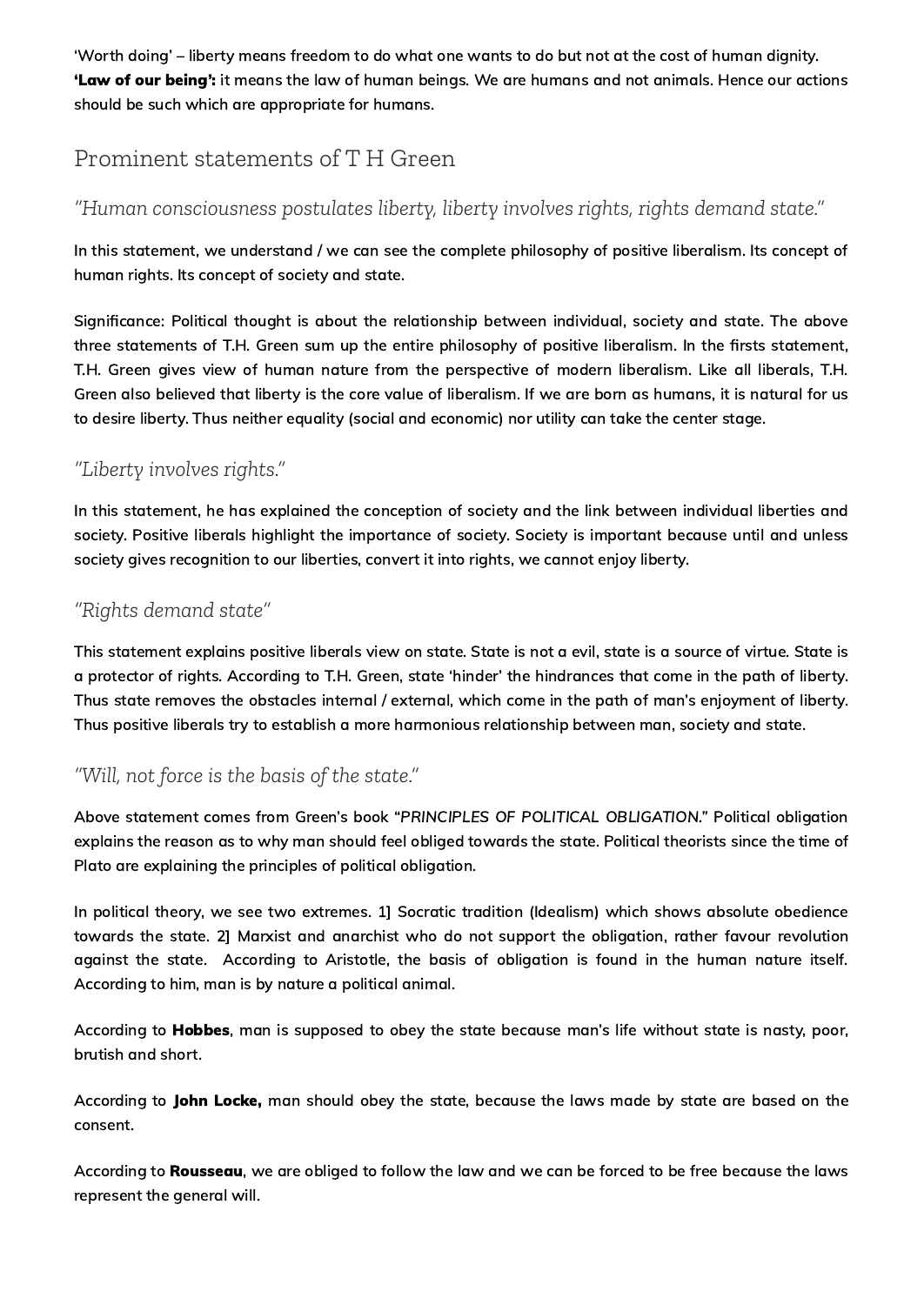**Hegel** also gives the theory of absolute obligation on the ground that state represents the universal spirit.

T.H. Green challenges the view that the basis of state is force. Scholars like Hobbes and Marx explained the basis of state as coercion. According to T.H. Green, it is will of the people rather than force, which is the basis of the state. There is will of the people for the state because state performs many useful functions. Or in the words of Green, "State hinder the hindrances, which come in the path of the liberty of man." Thus, according to T.H. Green, no state can continue for long, only on the basis of force. Rousseau has also held that even the strongest man is never strong enough.

2] Laski



We see transition in Laski's ideas. He started as a liberal, got influenced by the achievements of U.S.S.R., so turned socialist. Again he realized that socialism gives equality, but denies liberty. Hence he came back to liberalism. But became positive liberal. Laski remained critic of capitalism. He wanted state to control capitalism. He wanted states intervention in economy. If state will not control capital, capitalist will control the state.

He recommends state to provide the set of social and economic rights. The list of social and economic rights found in part IV of Indian Constitution are inspired by Laski. Laski has inspired socialist in Britain which led to the evolution of, British socialism known as Fabian socialism. Laski was also a great critic of fascism. He was supporter of international peace, believed in strengthening international organization. (Laski was also a teacher of Pandit Nehru and we can see lot of influence of Laski on Nehru.)

#### Prominent statements of Laski.

#### *"Every state is known by the rights it maintain."*

According to Laski, rights are necessary for human existence. The most important function of state is providing rights to the people. Laski has enumerated the long list of rights of social and economic nature to be provided by the state. According to him, the role of state in providing rights is so important that we can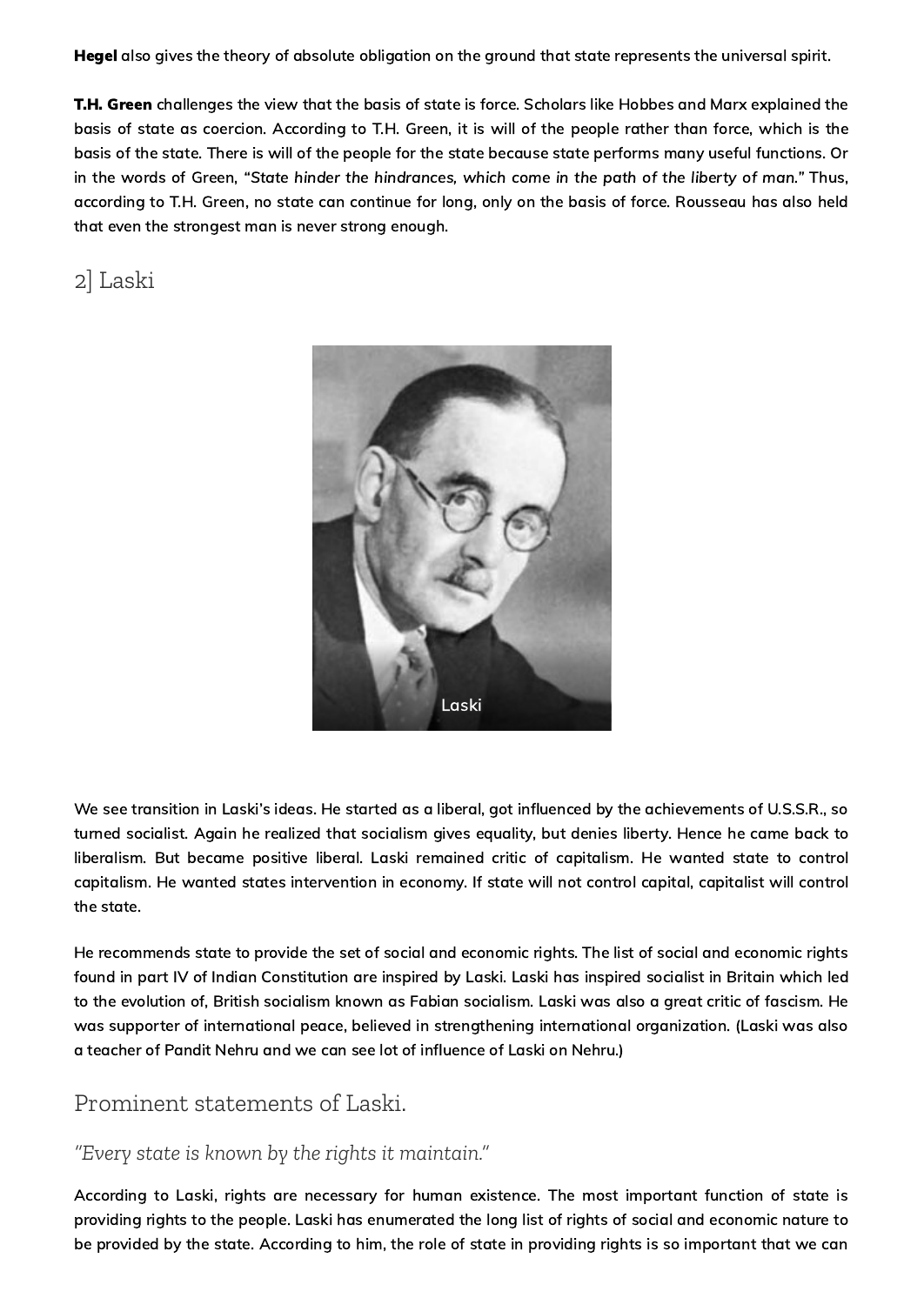understand the nature of state on the basis of rights it provides. e.g. Totalitarian states deny even the basic liberties whereas democratic states, especially welfare states provide not only civil and political rights but even social and economic rights.

*"Rights are those conditions of life without which no man can seek in general to be at his best."*

It means without rights, man cannot achieve the development of his personality.

*"Social order, not based on the recognition of claims of a persons, is based on sand."*

It denotes that society cannot continue if it does not recognize the rights. It will fall like house of cards.

*"Rights are claims, not empty of duties."*

Rights and duties are interdependent. Also known as functional theory of rights.

## 3] Neo Liberalism

Neo liberalism stands for rolling back of the state. Sometimes described as 'market fundamentalism'. It started in 1970s, in western countries like Britain in the form of 'Thatcherism'. And in USA in the form of Reaganism in 80s. By 1990s, it was extended to the former communist states of eastern Europe including Russia in the form of 'Shock therapy'. Further expanded to the third world countries including India in the form of structural adjustment programs. (SAP).

Thus by 1990s, neo-liberalism became global. The present globalization is called as neo-liberal or the expansion of capitalism on the global scale. The highest point of achievement of neo-liberalism has been the establishment of WTO in 1995 @ Marrakesh.

### Why rolling back of the state?

Welfare state became unsustainable. Welfare state was introduced first in USA, in 1930s based on the ideas of Keynes and Galbreath. USA introduced welfare state in the form of New Deal Acts. under Roosevelt. In Britain, it was introduced in 40s, on the basis of recommendations of Beveridge report. Welfare state started facing problems of fiscal deficit.

State became too big, came to be known as Nanny state, state was expected to take care of the people from 'cradle' to 'grave'. Welfare state has given rise to 'New Despots'. It has strengthened the hands of bureaucracy. It resulted into huge corruption and black money. It has not benefitted the targeted sections.

Hence Margarete Thatcher, the prime minister of Britain introduced neo-liberal policies calling it 'TINA factor'. TINA means the only alternative is that there is no alternative.

The policies of neo-liberalism can be understood on the basis of the 10 principles known as 'Washington Consensus', given by economist John Williamson in 1989.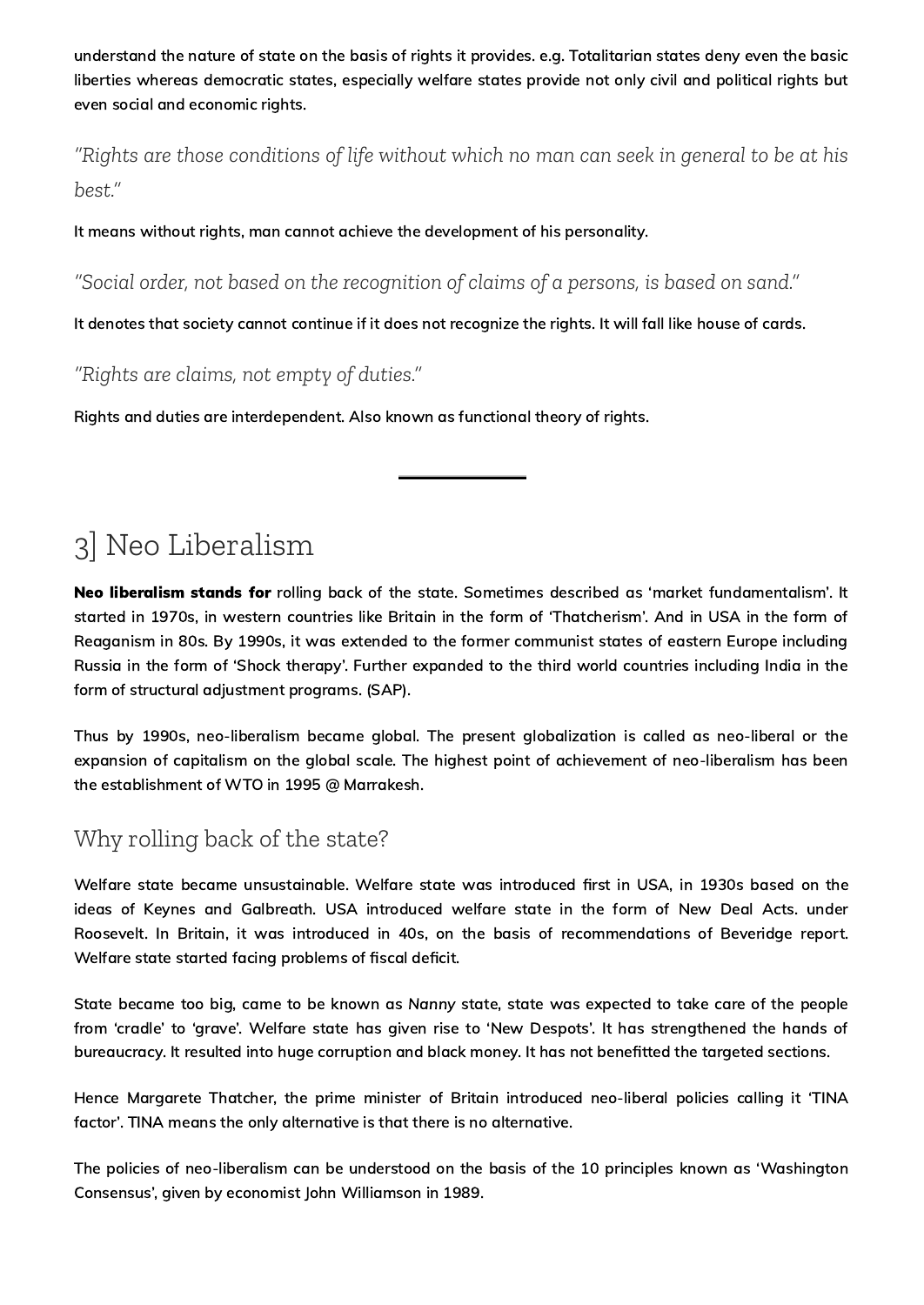## Policies of Washington Consensus

- 1. Reduce fiscal deficit
- 2. Pro-industry reforms.
- 3. No indiscriminate subsidies. Only targeted pro-growth subsidies.
- 4. Market determined interest rates.
- 5. Competitive exchange rate for promotion of exports.
- 6. Trade liberalization, removing the tariff and non-tariff barriers.
- 7. Promotion of FDI.
- 8. PSU disinvestment.
- 9. De-regulation reducing the control of state.
- 10. Protection of right of property.

### What is neo-liberal approach for poverty eradication?

They support the theory of trickle down effect.

#### Philosophical Basis of Neo-Liberalism.

Neo liberalism is a philosophy which favors the rich. There is no difference between neo-liberals and neorightists with respect to economic policies. e.g. In India, congress represents neo-liberalism and BJP represents neo-rightists.

Neo liberalism is a revival of classical liberalism. However neo-liberals are more fundamentalist than classical liberals. More fundamentalist means market fundamentalism.

## Difference in the rightists and the liberals.

Rightists only favour free market economy but otherwise they are not liberal with respect to culture and traditions. They also support strong state. Neo-rightism, if stretched too far, it becomes fascism. e.g. The Republican party in USA or the conservative party in Britain.

### Difference in classical and neo-liberals.

Adam Smith only supported Laissez Faire in economy. Adam Smith even proposed that state should take up those economic activities which private sector will not take. However neo-liberals believe that market is a solution for all. For them market is God, hence it is called as market fundamentalism.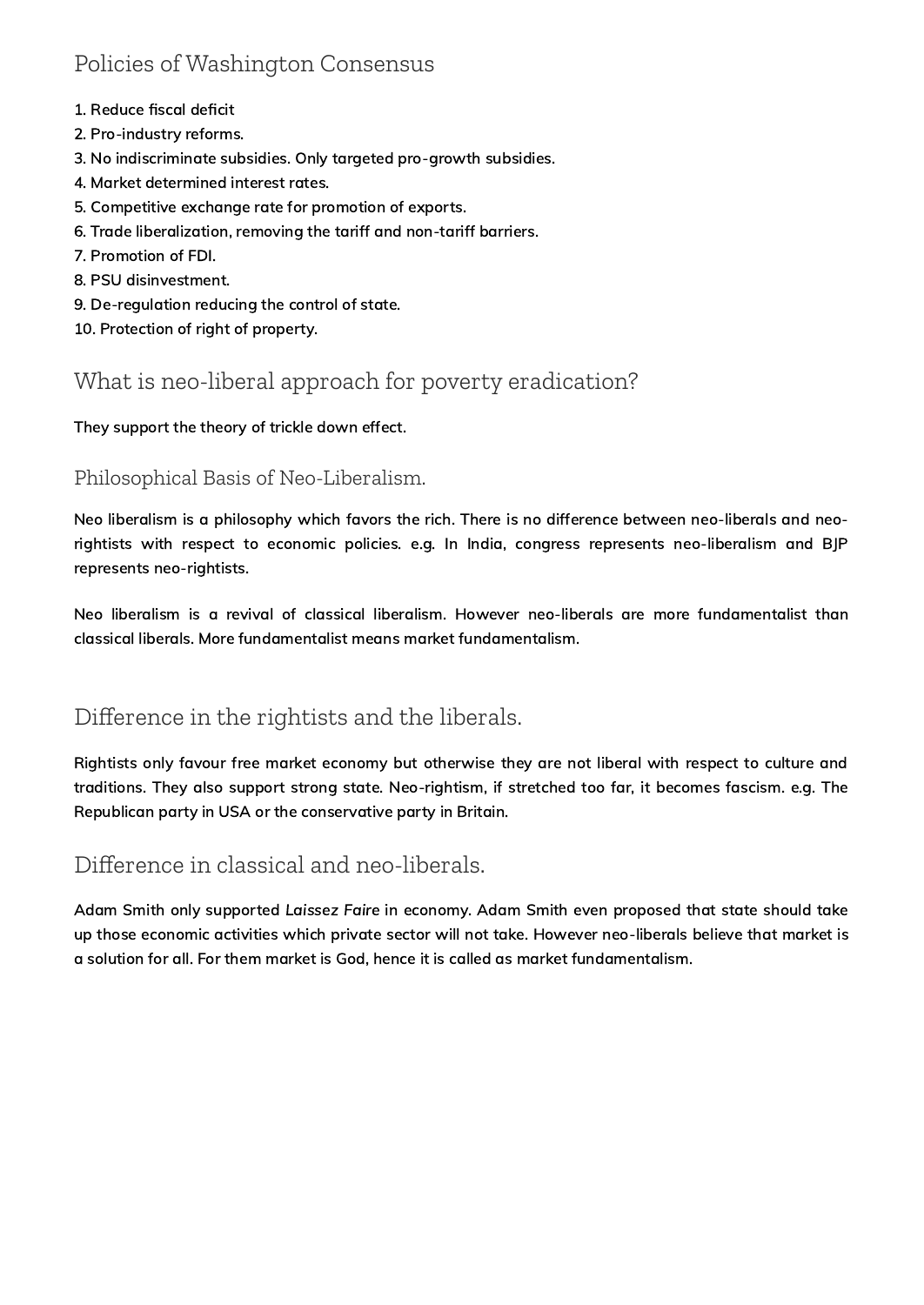## Neo Liberal Philosophers.

## 1] Hayek



## Prominent ideas of Hayek.

Hayek is known as the father of neo-liberalism. He was major inspiration for Margaret Thatcher. He was against the concept of planning, calls planning 'road to serfdom', a fruitless exercise. It is bound to fail. According to him, even the most expert planners cannot make full proof plan. Planning means increasing the powers of the state. It means adverse impact on economic growth as well as freedom.

According to him, no planner can be as intelligent as market. He compares market with 'huge central nervous system.' Market has a capacity to intercept millions of messages at the same time. Hence only market can do the best allocation of resources.

He considers social justice as a 'mirage'. Thus social justice is unachievable. In the name of social justice, state increase its powers. Justice is not a feature of society, it is a characteristic of human soul. Person is just or unjust.

He does not support progressive taxation. He compares progressive taxation as bonded labour. It contradicts the principles of 'non-aggression'. When state takes money, it does not reach to the targeted section. It goes into the pockets of bureaucrats and politicians. It adversely impacts the growth. It results into withdrawal of resources from productive sector and give rise to black economy or parallel economy.

He does not believe that there is anything called 'inner freedom', 'higher freedom', 'moral freedom'. He defines liberty in a very simple sense as absence of coercion. (negative liberty). According to Hayek, if a person is poor it is not the fault of the rich that rich is punished. It is his bad luck. Hayek does not suggest that poor should not be helped, he is against state-led model. He suggests 'charity' is a better approach.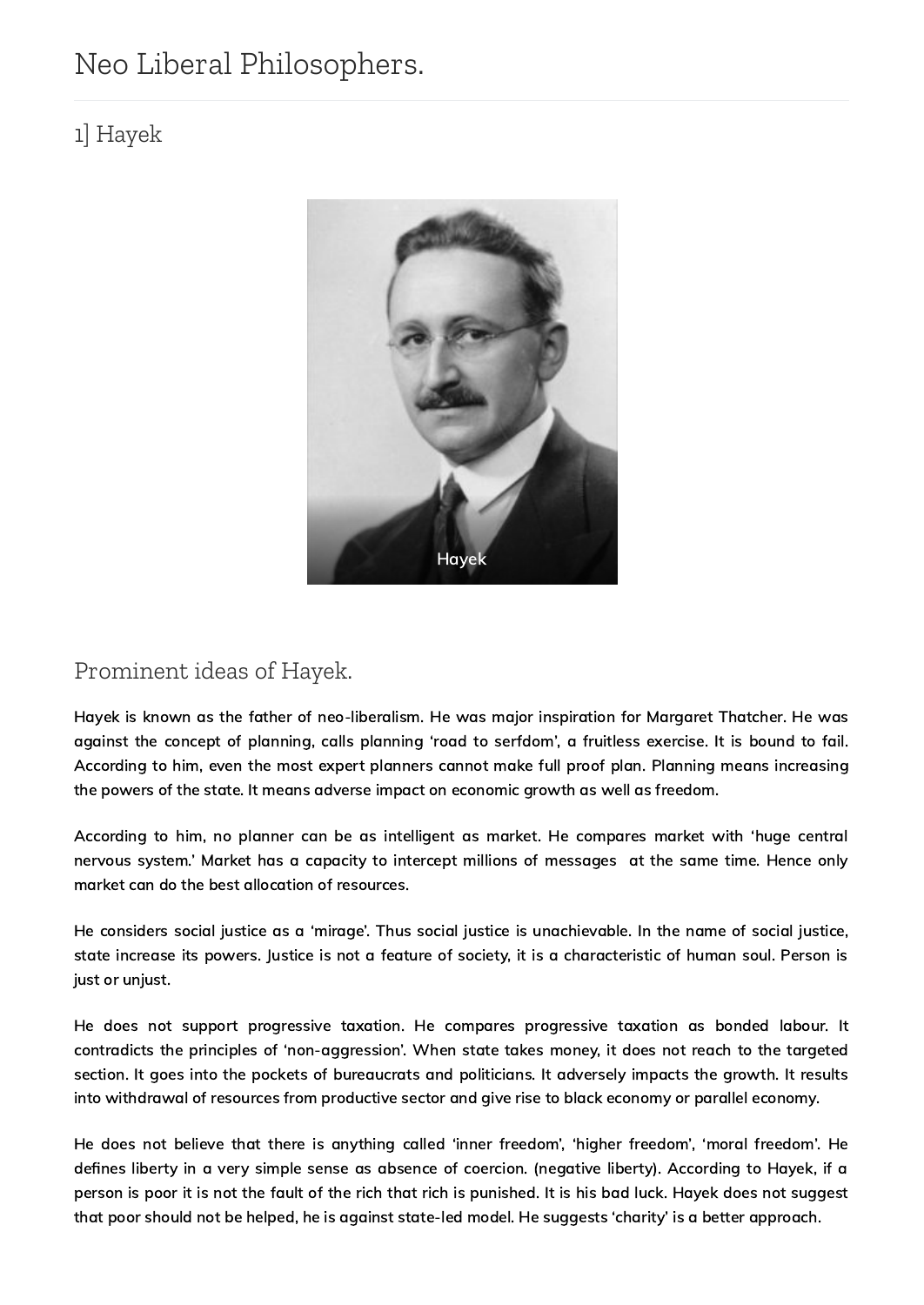## 2] Robert Nozick *ANARCHY, STATE AND UTOPIA* book.

He also believes in principle of non-aggression. He also considers progressive taxation as bonded labour. Nozick believes that 'minimal state is inspiring as well as right'. It motivates man to work hard. And it is in accordance to the principle of non-aggression and respect for human dignity. He criticizes welfare state and supports 'night watchman' state.



## 3] Milton Friedman *CAPITALISM AND FREEDOM*

He has reversed the order. Instead of asking freedom for market, he believes that freedom is possible only through market. If people want to be free, they should bring capitalism.

## 4] Murray Rothbard

He compared politicians and bureaucrats as gang of robbers and thieves. He calls central bank as legislative fraud.

## 4] Social Liberalism

Social liberalism gained prominence when Amartya Sen was awarded with the Nobel Prize. After the end of cold war, neo-liberalism became hegemonic ideology. However very soon there was resentment against neoliberalism. Neo-liberal policies led to the growth of inequalities. Both inter-state and intra-state. It benefited the rich section and there was no 'trickle down effect' of the growth. On the contrary, it led to the reverse. i.e. Concentration of wealth in the hands of few.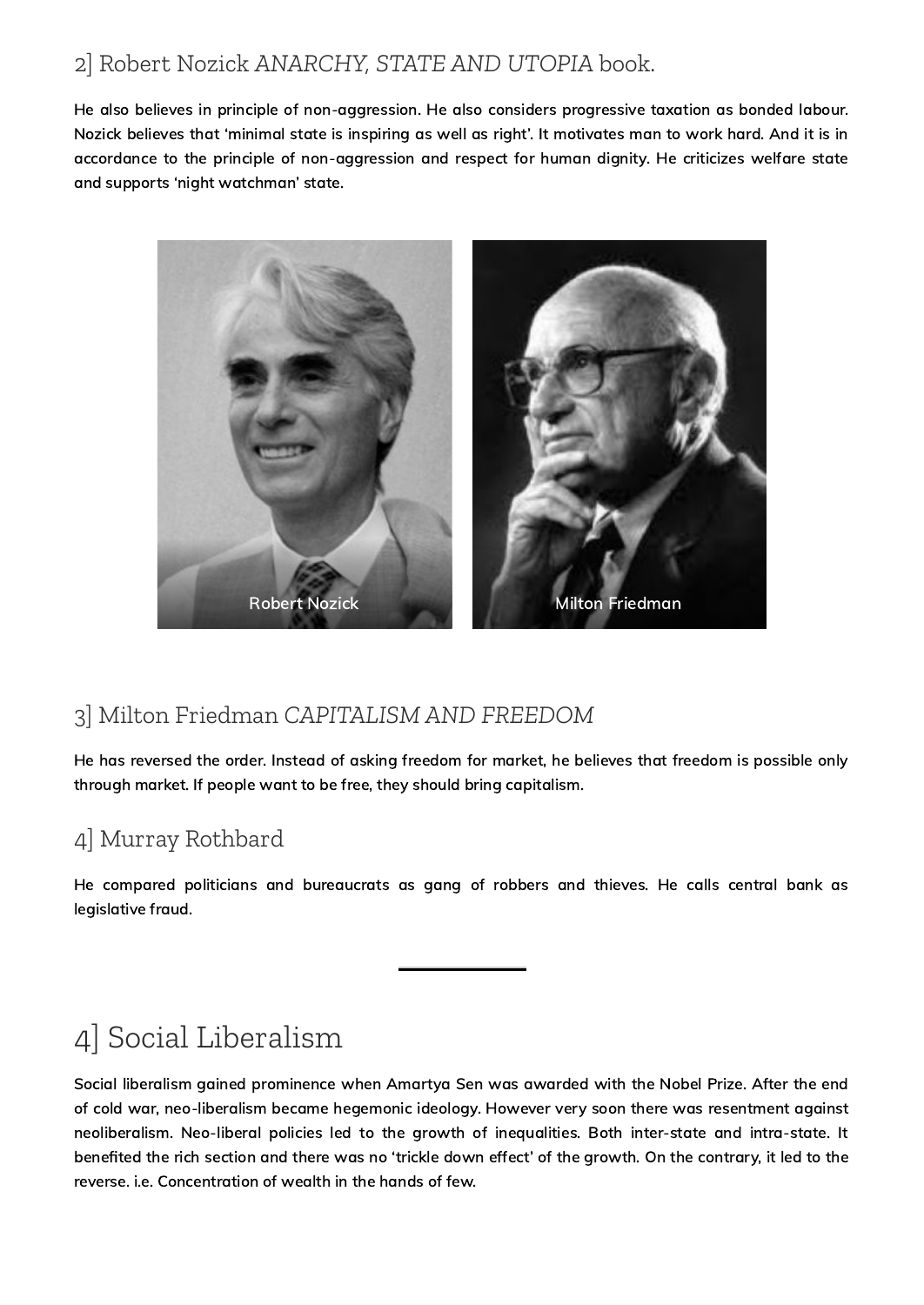There have been global protests against WTO, the symbol of neo-liberal globalization. In 1999, WTO meeting could not take place in Seattle because of civil society protests. Hence scholars paid attention towards the increasing inequalities. Prof. Amartya Sen suggested that states should invest in the capacity building of the people. Globalization creates challenges as well as opportunities. Only when people have capacity, they can take the benefit of globalization. e.g. India had not benefited from the globalization in comparison to China and countries of South East Asia, because India lacked in skill development.

## Joseph Stiglitz



Joseph Stiglitz in his books GLOBALIZATION AND ITS DICONTENTS, MAKING GLOBALIZATION WORK highlighted the 'democratic deficit' of the institutions of global governance. He suggested the need for reforms in IMF, World Bank, making them transparent and accountable. In place of 'Washington Consensus' he proposed 'Post-Washington Consensus', which focus on democracy and development.

#### Post-Washington Consensus.

In his paper on Post Washington Consensus Joseph Stiglitz have criticized the idea of Washington Consensus and shows that it has failed. The economies of Sub Saharan countries and Latin American countries did not grew as proposed by Washington consensus while on the contrary east Asian countries like China, Korea saw rapid growth with state led economic model. They could undergo rapid industrialization, pace of which was not possible only by market forces.

Such consensus, according to Stiglitz cannot be arrived simply within confines of Washington, but should include developing countries as well in its formulation. Rather than suggesting 'one size fits for all' model is doomed to fail. What works in one country may not work somewhere else.

He also he goes to say that there are some areas where economic science has not yet provided strong proofs or evidence, and we should give more room to countries and allow them to explore what works best for them.

Development requires strengthening of both market and also state institutions. Success is to be measured not only in terms of GDP but broad measures. Distribution, environmental and social sustainability etc.